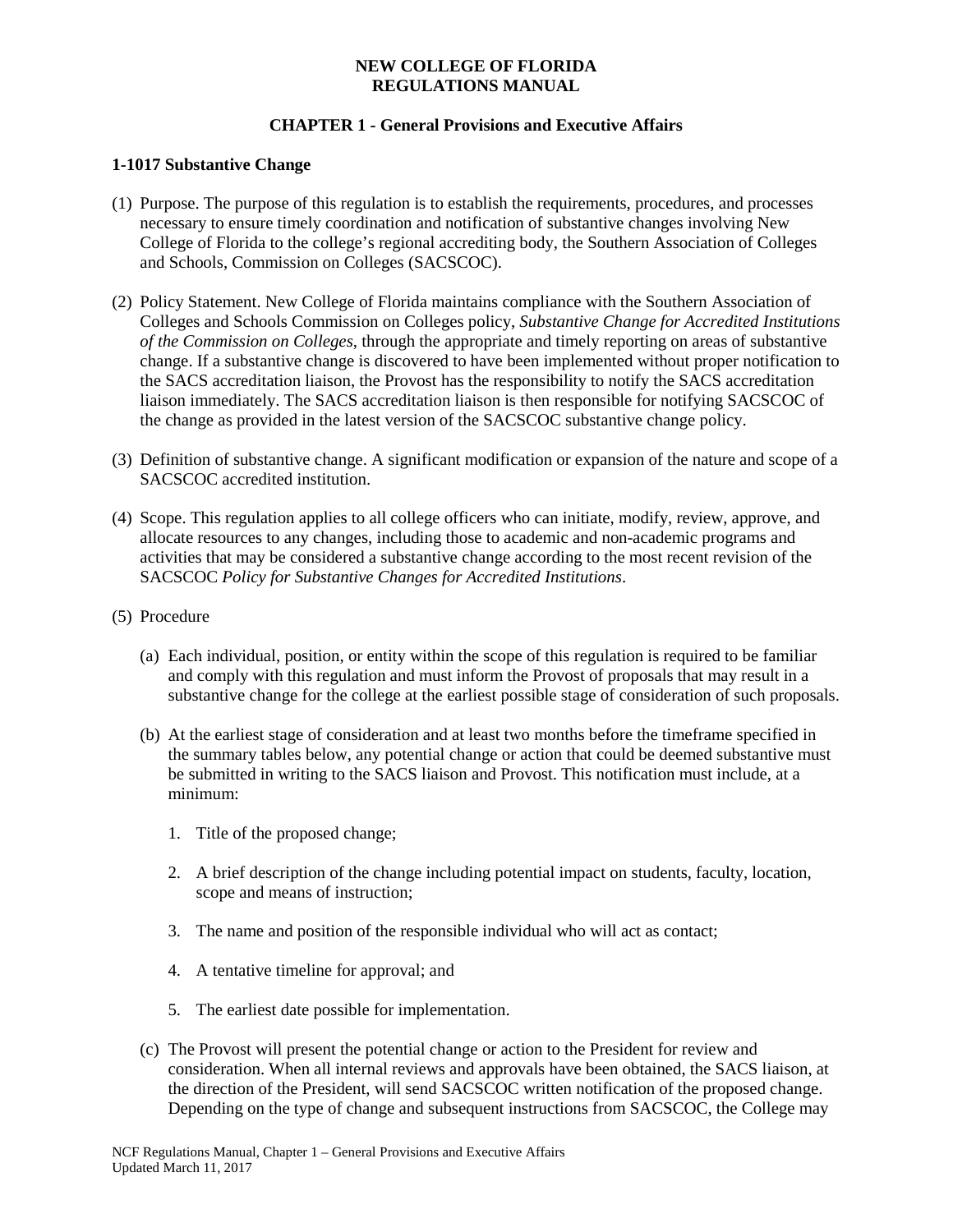#### **CHAPTER 1 - General Provisions and Executive Affairs**

be required to submit a Substantive Change Prospectus and/or and Application for approval. If SACSCOC approval is required, the program or change cannot commence until such approval is attained. Formal approval is also required by the New College of Florida Board of Trustees and the Florida Board of Governors.

- (d) Substantive changes require one of three procedures, as established by SACSCOC (see summary tables below).
	- 1. Procedure One SACSCOC procedure associated with a substantive change that requires SACSCOC notification and approval prior to implementation. Changes under Procedure One require notification, a prospectus or application, and may involve an on-site visit.
	- 2. Procedure Two SACSCOC procedure associated with substantive change that requires only SACSCOC notification prior to implementation.
	- 3. Procedure Three SACSCOC procedure associated with closing a program, instructional site, branch campus or an institution.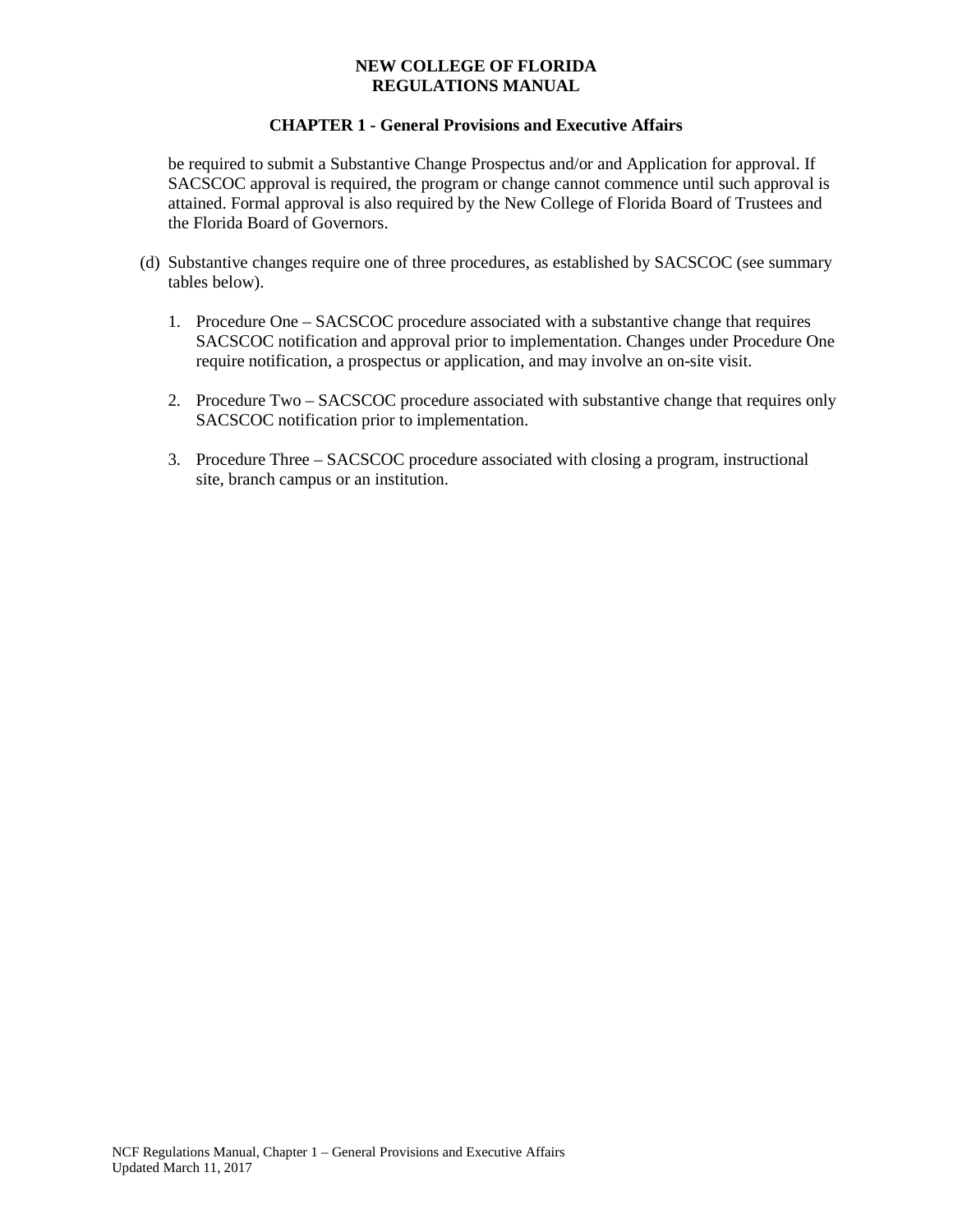| <b>Types of Change</b>                                                                           | Procedure    | <b>Prior</b><br><b>Notification</b><br><b>Required</b> | <b>Time Frame for</b><br><b>Contacting COC</b>  | <b>Prior</b><br><b>Approval</b><br><b>Required</b> | <b>Documentation</b>                                                       |
|--------------------------------------------------------------------------------------------------|--------------|--------------------------------------------------------|-------------------------------------------------|----------------------------------------------------|----------------------------------------------------------------------------|
| Initiating coursework or<br>programs at a different<br>level than currently<br>approved          | $\mathbf{1}$ | <b>NA</b>                                              | <b>NA</b>                                       | Yes                                                | Application for Level<br>Change:<br>Due dates: April 15 or<br>September 15 |
| Expanding at current<br>degree level (significant<br>departure from current<br><i>programs</i> ) | $\mathbf{1}$ | Yes                                                    | 6 months                                        | Yes                                                | Prospectus                                                                 |
| Initiating a branch<br>campus                                                                    | $\mathbf{1}$ | Yes                                                    | 6 months                                        | Yes                                                | Prospectus                                                                 |
| Initiating certificate<br>program at employer's<br>request on short notice                       |              |                                                        |                                                 |                                                    |                                                                            |
| using existing<br>approved courses                                                               | <b>NA</b>    | NA                                                     | <b>NA</b>                                       | <b>NA</b>                                          | <b>NA</b>                                                                  |
| at a new off-<br>campus site<br>(previously approved<br>program)                                 | $\mathbf{1}$ | NA                                                     | <b>NA</b>                                       | Yes                                                | Modified prospectus                                                        |
| that is a significant<br>departure from<br>previously approved<br>programs                       | 1            | Yes                                                    | Approval required<br>prior to<br>implementation | Yes                                                | Modified prospectus                                                        |
| Initiating other programs                                                                        |              |                                                        |                                                 |                                                    |                                                                            |
| using existing<br>approved courses                                                               | <b>NA</b>    | NA                                                     | <b>NA</b>                                       | NA                                                 | <b>NA</b>                                                                  |
| at a new off-<br>campus site<br>(previously approved<br>program)                                 | 1            | <b>NA</b>                                              | <b>NA</b>                                       | Yes                                                | Prospectus                                                                 |
| that is a significant<br>departure from<br>previously approved<br>programs                       | 1            | Yes                                                    | 6 months                                        | Yes                                                | Prospectus                                                                 |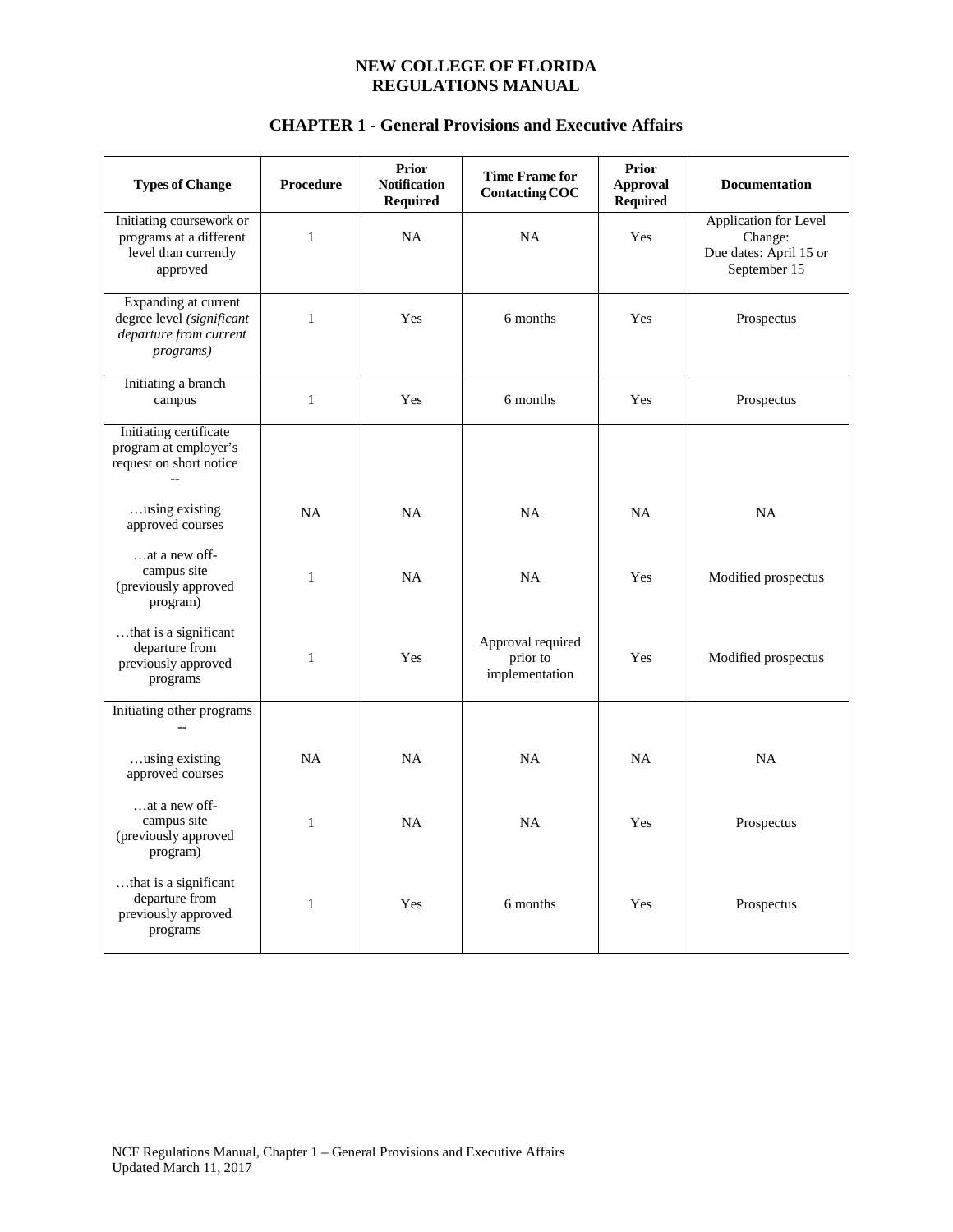| <b>Types of Change</b>                                                                                                                                  | Procedure      | <b>Prior</b><br><b>Notification</b><br><b>Required</b> | <b>Time Frame for</b><br><b>Contacting COC</b> | <b>Prior</b><br><b>Approval</b><br>Required | Documentation                                                                  |
|---------------------------------------------------------------------------------------------------------------------------------------------------------|----------------|--------------------------------------------------------|------------------------------------------------|---------------------------------------------|--------------------------------------------------------------------------------|
| Altering significantly<br>the educational mission<br>of the institution                                                                                 | 1              | NA                                                     | NA                                             | Yes                                         | <b>Contact Commission</b><br>Staff                                             |
| Initiating joint or dual<br>degrees with another<br>institution (See:<br><b>SACSCOC</b><br>"Agreements Involving<br>Joint and Dual<br>Academic Awards") |                |                                                        |                                                |                                             |                                                                                |
| Joint programs with<br>another SACSCOC<br>accredited institution                                                                                        | $\overline{c}$ | Yes                                                    | Prior to<br>implementation                     | NA                                          | Copy of signed<br>agreement and contact<br>information for each<br>institution |
| Joint programs with an<br>institution not<br>accredited by<br><b>SACSCOC</b>                                                                            | 1              | Yes                                                    | 6 months                                       | Yes                                         | Prospectus                                                                     |
| Dual Programs                                                                                                                                           | $\overline{2}$ | Yes                                                    | Prior to<br>implementation                     | N <sub>0</sub>                              | Copy of signed<br>agreement and contact<br>information for each<br>institution |
| Initiating off-campus<br>sites (including Early<br>College High School<br>and dual enrollment<br>programs offered at<br>the high school) --             |                |                                                        |                                                |                                             |                                                                                |
| where Student can<br>obtain 50% or more<br>credit toward<br>program                                                                                     | $\mathbf{1}$   | <b>NA</b>                                              | <b>NA</b>                                      | Yes                                         | Prospectus                                                                     |
| where student can<br>obtain 25-49% credit<br>toward program                                                                                             | $\overline{2}$ | Yes                                                    | Prior to<br>implementation                     | <b>NA</b>                                   | Letter of notification                                                         |
| where student can<br>obtain 24% or less<br>credit toward<br>program                                                                                     | <b>NA</b>      | <b>NA</b>                                              | $\rm NA$                                       | NA                                          | NA                                                                             |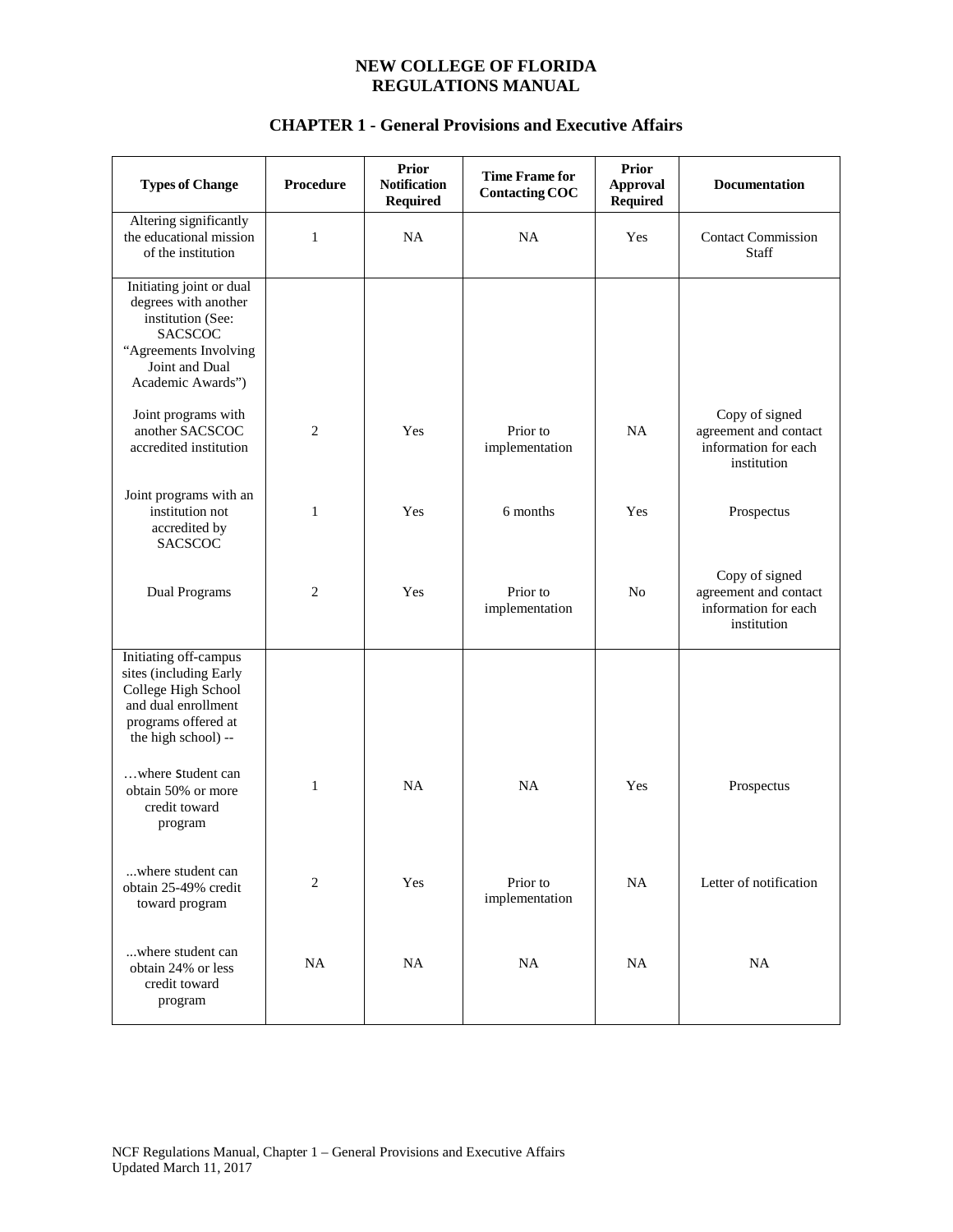| <b>Types of Change</b>                                                                                                   | <b>Procedure</b> | <b>Prior</b><br><b>Notification</b><br><b>Required</b> | <b>Time Frame for</b><br><b>Contacting COC</b> | <b>Prior</b><br><b>Approval</b><br><b>Required</b> | <b>Documentation</b>                                      |
|--------------------------------------------------------------------------------------------------------------------------|------------------|--------------------------------------------------------|------------------------------------------------|----------------------------------------------------|-----------------------------------------------------------|
| Expanding program<br>offerings at previously<br>approved off-campus<br>sites --                                          |                  |                                                        |                                                |                                                    |                                                           |
| programs that are<br>significantly different<br>from current programs<br>at the site                                     | NA               | NA                                                     | NA                                             | <b>NA</b>                                          | <b>NA</b>                                                 |
| programs that are not<br>significantly different                                                                         | <b>NA</b>        | <b>NA</b>                                              | <b>NA</b>                                      | <b>NA</b>                                          | <b>NA</b>                                                 |
| Altering significantly<br>the length of a program                                                                        | $\mathbf{1}$     | <b>NA</b>                                              | <b>NA</b>                                      | Yes                                                | Prospectus                                                |
| Initiating distance<br>learning --                                                                                       |                  |                                                        |                                                |                                                    |                                                           |
| offering 50% or<br>more of a program<br>for the first time                                                               | $\mathbf{1}$     | NA                                                     | NA                                             | Yes                                                | Prospectus                                                |
| offering 25-49 %                                                                                                         | $\overline{c}$   | Yes                                                    | Prior to<br>implementation                     | N <sub>o</sub>                                     | Letter of notification                                    |
| offering 24% or<br>less                                                                                                  | <b>NA</b>        | <b>NA</b>                                              | NA                                             | NA                                                 | <b>NA</b>                                                 |
| <b>Initiating</b> programs<br>or courses offered<br>through contractual<br>agreement or<br>consortium                    | $\overline{c}$   | Yes                                                    | Prior to<br>implementation                     | <b>NA</b>                                          | Letter of notification and<br>copy of signed<br>agreement |
| Entering into a<br>contract with an<br>entity not certified to<br>participate in<br><b>USDOE</b> Title IV<br>programs -- |                  |                                                        |                                                |                                                    |                                                           |
| if the entity<br>provides 25% or<br>more of an<br>educational program<br>offered by the COC<br>accredited institution    | $\mathbf{1}$     | NA                                                     | NA                                             | Yes                                                | Prospectus                                                |
| if the entity<br>provides less than<br>25% of an<br>educational program<br>offered by the COC<br>accredited institution  | $\mathbf{2}$     | Yes                                                    | Prior to<br>implementation                     | NA                                                 | Copy of the signed<br>agreement                           |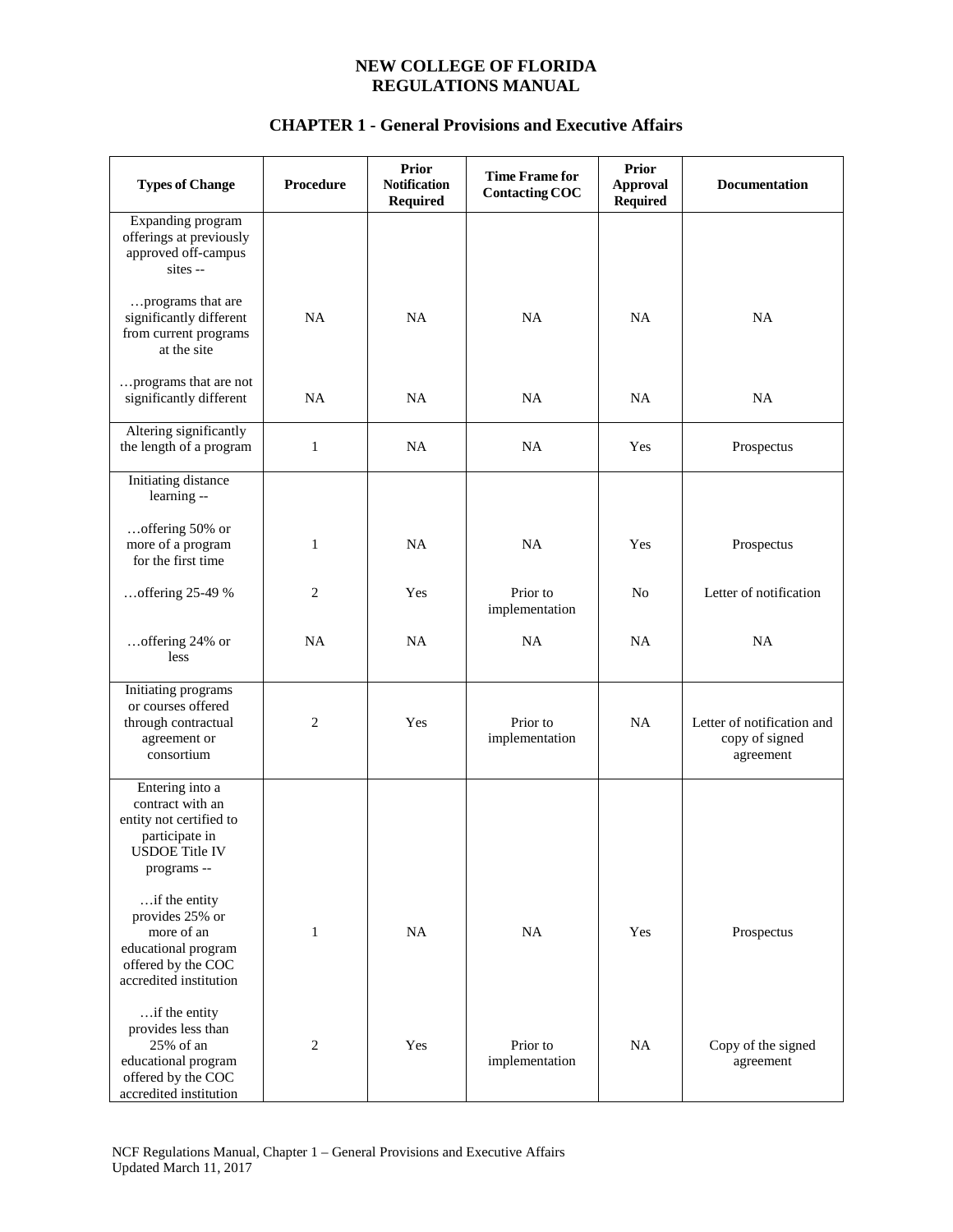| <b>Types of Change</b>                                                                                                                 | Procedure                                                                                                       | Prior<br><b>Notification</b><br><b>Required</b> | <b>Time Frame for</b><br><b>Contacting COC</b> | <b>Prior</b><br><b>Approval</b><br><b>Required</b> | Documentation                                                                                                             |
|----------------------------------------------------------------------------------------------------------------------------------------|-----------------------------------------------------------------------------------------------------------------|-------------------------------------------------|------------------------------------------------|----------------------------------------------------|---------------------------------------------------------------------------------------------------------------------------|
| Initiating a<br>merger/consolidation<br>with another institution                                                                       | See SACSCOC<br>policy<br>"Mergers,<br>Consolidations,<br>and Change of<br>Ownership:<br>Review and<br>Approval" | Yes                                             | 6 months                                       | Yes                                                | Prospectus<br>Due dates: April 15 or<br>September 15                                                                      |
| Changing governance,<br>ownership, control, or<br>legal status of an<br>institution                                                    | See SACSCOC<br>policy<br>"Mergers,<br>Consolidations,<br>and Change of<br>Ownership:<br>Review and<br>Approval" | Yes                                             | 6 months                                       | Yes                                                | Prospectus<br>Due dates: April 15 or<br>September 15                                                                      |
| Relocating a main or<br>branch campus                                                                                                  | 1                                                                                                               | Yes                                             | 6 months                                       | Yes                                                | Prospectus                                                                                                                |
| Moving an off-<br>campus instructional<br>site (serving the same<br>geographic area)                                                   | 2                                                                                                               | Yes                                             | Prior to<br>implementation                     | NA                                                 | Letter of notification<br>with new address and<br>starting date                                                           |
| Changing from clock<br>hours to credit hours                                                                                           | 1                                                                                                               | NA                                              | NA                                             | Yes                                                | Justify reasons for<br>change, indicate<br>calculation of<br>equivalency, and other<br>pertinent information              |
| Altering significantly<br>the length of a<br>program                                                                                   | 1                                                                                                               | <b>NA</b>                                       | NA                                             | Yes                                                | Prospectus                                                                                                                |
| Initiating degree<br>completion programs                                                                                               | 1                                                                                                               | <b>NA</b>                                       | <b>NA</b>                                      | Yes                                                | Prospectus                                                                                                                |
| Closing a program,<br>approved off-campus<br>site, branch campus,<br>or institution --<br>institution to teach<br>out its own students | 3                                                                                                               | Yes                                             | Immediately<br>following decision<br>to close  | Yes                                                | Description of teach-out<br>plan included with letter<br>of notification                                                  |
| institution<br>contracts with<br>another institution to<br>teach-out students<br>(Teach-out<br>Agreement)                              | 3                                                                                                               | Yes                                             | Immediately<br>following decision<br>to close  | Yes                                                | Description of teach-out<br>plan, copy of signed<br>teach- out agreement<br>detailing terms included<br>with notification |